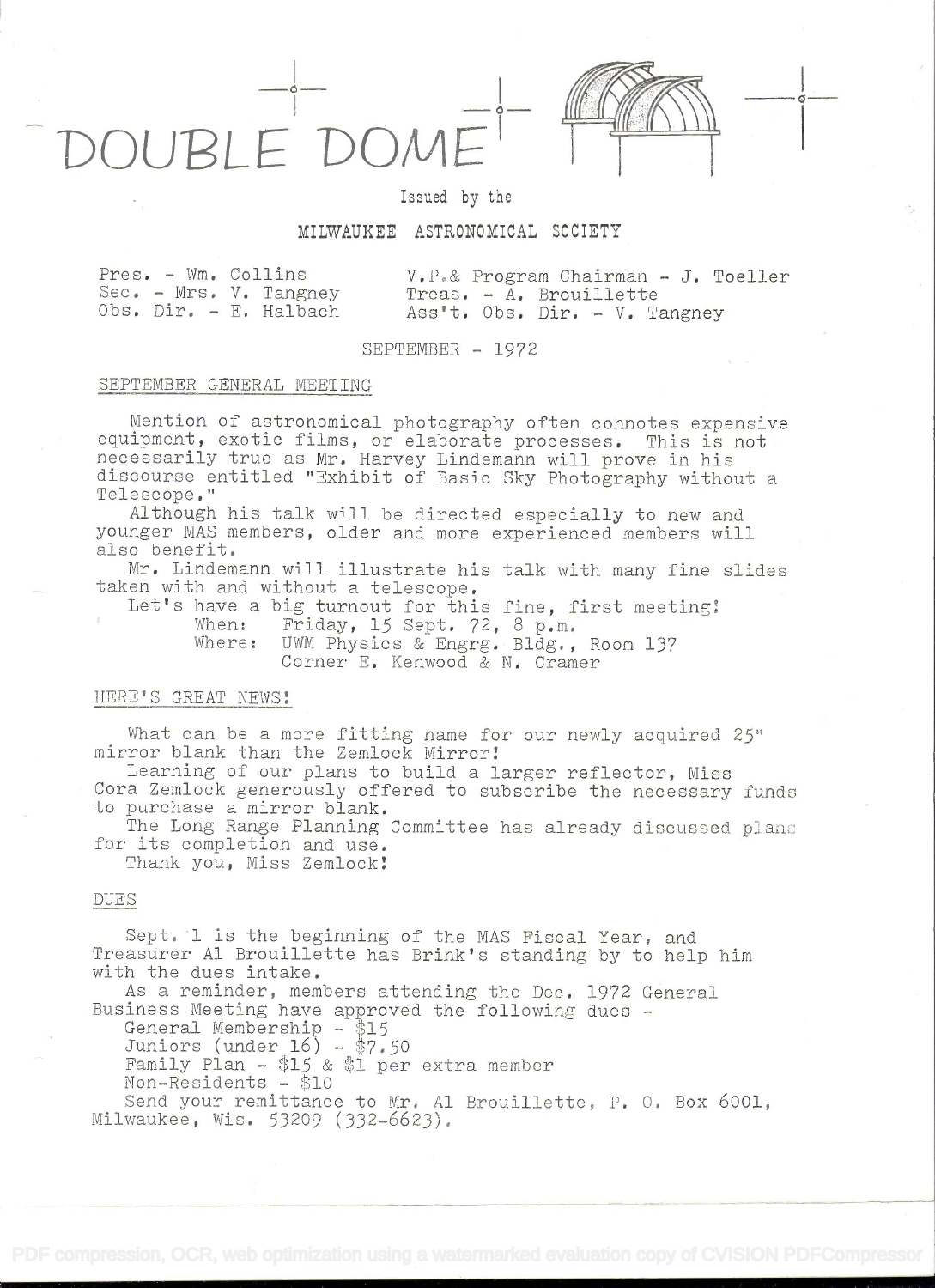### OPEN HOUSE NOTES

Though Open House Chairman Dr. Wagner was handicapped by some cloudy skies, the 1972 Open House Program under his able direction, nevertheless, had good attendance,

Despite the preponderance of astronomical and space news, most people, especially the youngsters, still are awed by first hand views of the heavens through a real, professional instrument.

But Dr. Wagner didn't do this good job of work alone. Publicity Chairman Harvey Lindemann alerted the public through his radio, TV, and newspaper releases. Appearances of Messrs. Lindemann, Albrecht, and Halbach on TV stirred more interest. Harvey's fine slide presentation helped out more than once on the cloudy nights. Dr. Wagner's assistants at the 'scopes, in the parking lot, and on general duties played no small part in providing our guests with an enjoyable evening.

And a Thank You! to the visitor who offered 100 theater seats for our lecture hall!

# COPERNICUS" BIRTHDAY TO BE OBSERVED

The 500th Anniversary of the birth of Nicholas Copernicus, a supremely versatile genius, will occur early in 1973.

A prominent Milwaukee group, the International Institute, is organizing to take part in the observance.

MAS President William Collins has appointed William Albrecht to represent our society.

### NEW MEMBERS

The roster shows three new members. Welcome to Mr, Scott Lanza, 1533 W. Holmes Av. 53221 281-7875. Interests include photography, stars, moon, and the planets. Mr. Lee Keith, 1122 W. Madison St. 53204 645-4039. Interests

include stars, moon, the planets, mathematics. Mr, Richard Polarsky & Richard, Jr., 9123 County Line Rd., Franksville, 53126 425-4568. Mr. Polarsky Sr.'s interests include astrophotography, general astronomy, music (guitarist), mechanical and electrical systems.

### POSTERS AVAILABLE

Mr. Jeff Rogers of the UW-Milwaukee Manfred Olson Planetarium will be offering six different Astro-Posters for sale at the Sept. and Oct. General Meetings. The 23"x29" posters are in color and include views of the M31 (Andromeda) Orion, and Trifid nebulae, and the Pleides. They'll sell for 2.5O each at a booth just outside the meeting hall door.